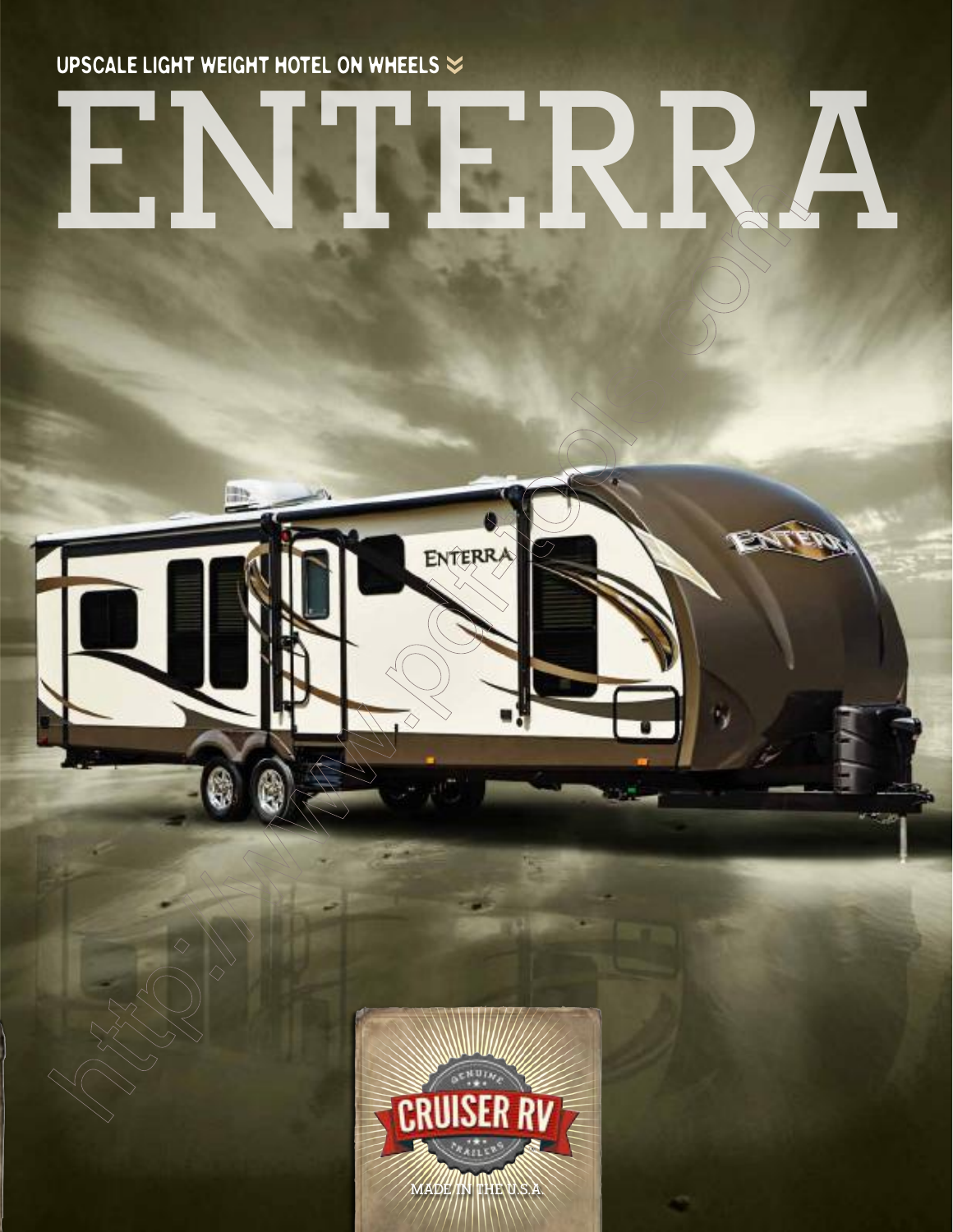# **like a luxury fifth wheel** WITH LIGHTER, TRAVEL TRAILER **indo**

ABOVE: New elite features include atrium windows in the slideout, freestanding table and chairs, LED flush ceiling lights and decorative lighting in the 314RES model. This is a Luxury Five'r in a travel trailer! ‹‹

**ALE** 

**STA** 

BELOW: The 29RBS shown here brings the elite features into a smaller floor plan. No sacrifice though thanks to solid surface countertops, pull-out kitchen faucet, leather designer furniture and more. ‹‹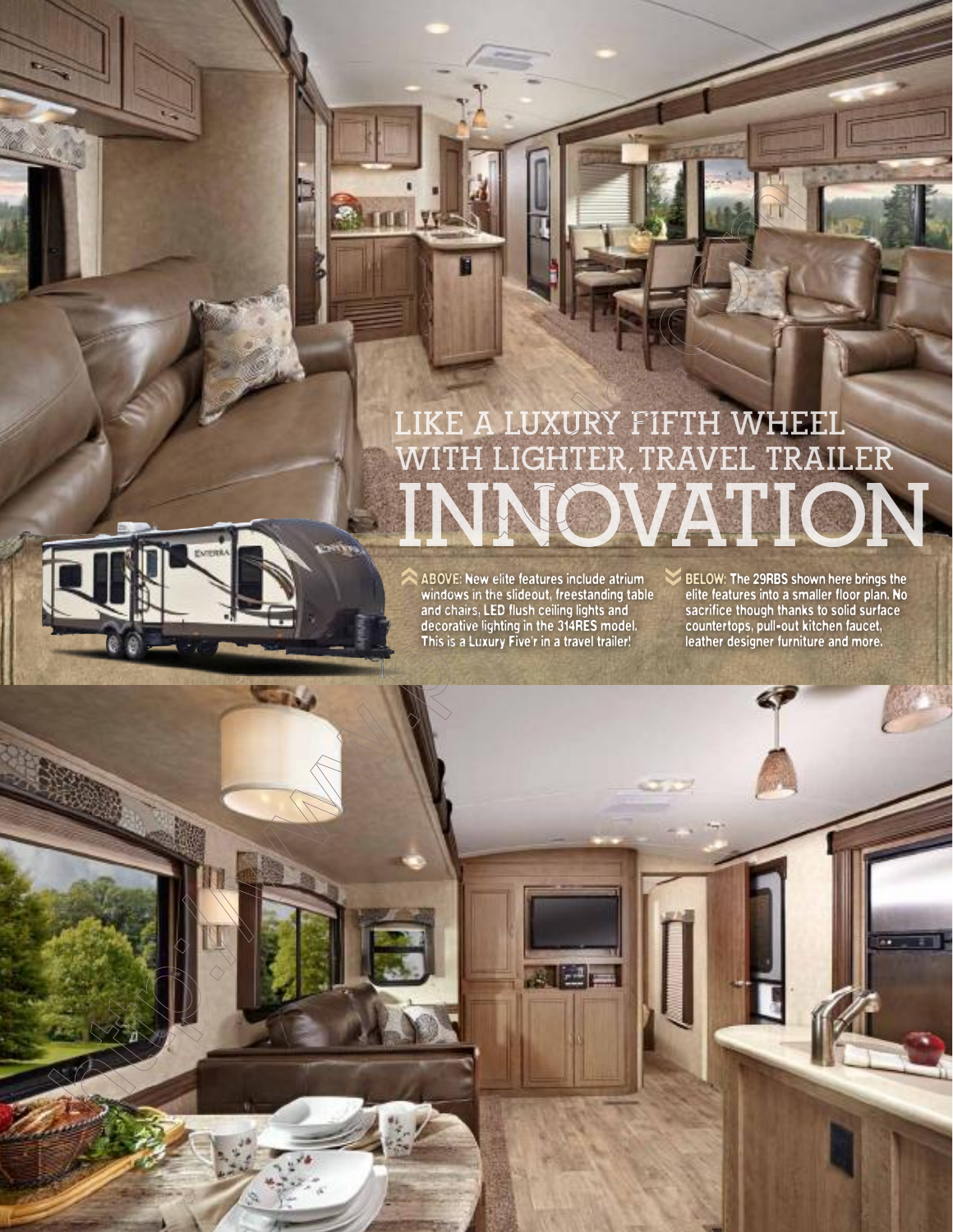

SHOWER: Radiused glass shower enclosure on all corner shower models is top of the line.

SOFA: All Enterra models come with this standard tri-fold sofa upgrade. Best in the industry.

GALLEY: Stacked cabinet design, custom tile backsplash and stainless steel appliances!

FEATURES: Optional 32" LED TV in standard swivel stand can be viewed from bedroom or livingroom. And notice the large pull-out pantry.

### BEDROOM: Lots of storage under this Queen bed in the private bedroom with many other amenities.

VISIT OUR WEBSITE FOR MORE

Brookwood



Wood flooring